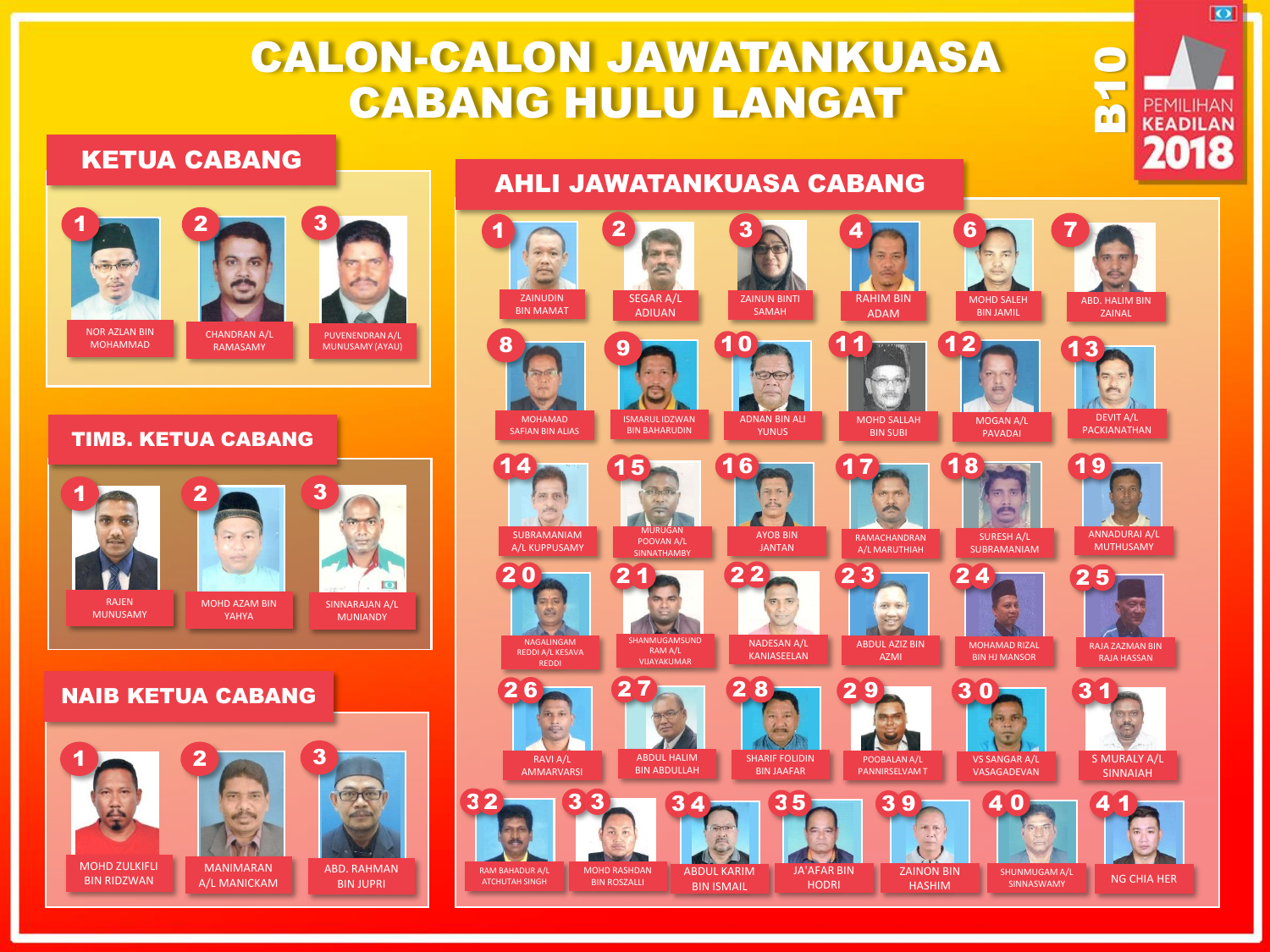# CALON-CALON JAWATANKUASA AMK CABANG HULU LANGAT

#### KETUA AMK CABANG

## PUSPANATHAN A/L ARUMUGAM MUHAMMAD HANAFI BIN JALALLUDIN  $1$   $\sim$   $2$

TIMB. KETUA AMK CABANG



#### NAIB KETUA AMK CABANG



### AHLI JAWATANKUASA AMK CABANG



**B10** 

 $\overline{\bullet}$ 

PEMILIHAN **KEADILAN** 2018